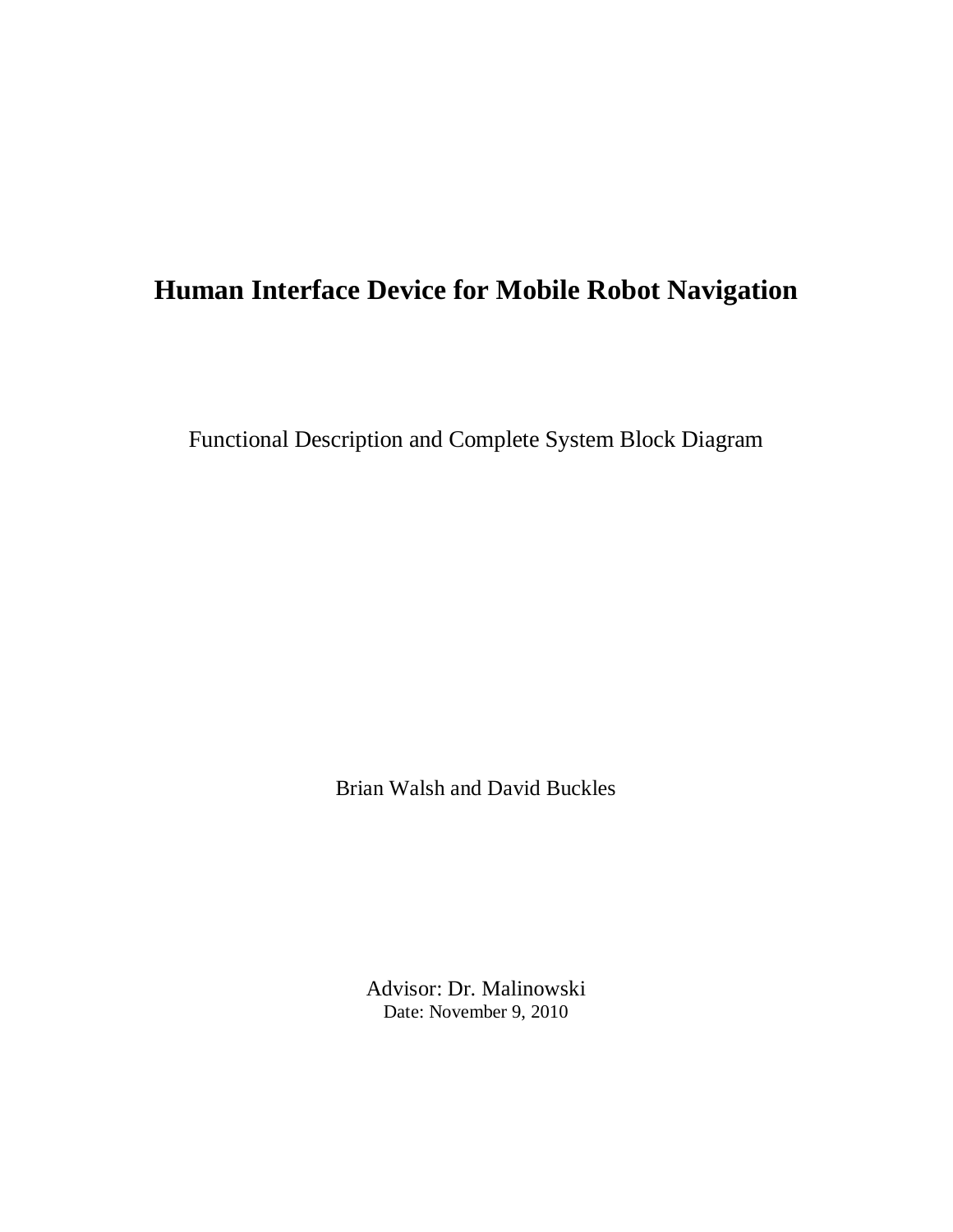# **Introduction**

The Pioneer 3D-X series robot has been used at Bradley University for previous senior projects; the most recent being a project that focused on mapping and navigating a combat environment. This project will continue to expand upon said work by retaining the automated functionality and adding an override feature that will enable users to control the robot with feedback from a glove with gyroscopic and other forms of sensors. Also, data from the sensors will be mapped in 3D in real time and displayed to the user via an LCD eyepiece.

The robot currently uses 8 sonar sensors to gather data from plus or minus ninety degrees. The scope of this project also entails adding a sensor to detect ceiling height, possibly an ultrasonic sensor, as well as implementing the currently unused infrared sensors already mounted on the Pioneer chassis.

The overall purpose for integrating these features into the Pioneer chassis is to create an agent that can operate in a combat environment autonomously or be controlled by the user in real time while mapping the environment and relaying sensor information in an easily comprehensible visual format.

# **Goals**

The goals for this project entail:

- Mapping the robot's current environment in 3D, in real time, and utilizing OpenGL to display the data on an LCD eyepiece to provide visual feedback
- Provide user override of the automated navigation systems via a glove with sensors and software with feature recognition
- Implement infrared sensors
- Implement a sensor (possibly ultrasonic) to detect ceiling height
- Implement a grasping device controllable by the sensing glove
- If time permits, attach a 2 degree of freedom robotic arm to the grasping device, also controllable via sensor glove with feature recognition
- If time permits, implement Potential Field planning as a method for the robot to navigate and map its environment
- If time permits, add force-feedback functionality to the glove that is used to provide feedback from the grasping mechanism or in manual override mode for obstacle avoidance.

# **Subsystems**

The first subsystem is the robotic glove. The sensors mounted on the glove will provide pitch, yaw, and rotational feedback, as well as finger position and tracking for overall hand movement. The force feedback sensors would be located on each of the fingers.

The second subsystem is the microcontroller. The microcontroller will obtain data from the sensors located on the glove and transmit them to the laptop, as well as controlling the force-feedback sensors used with the grasping mechanism.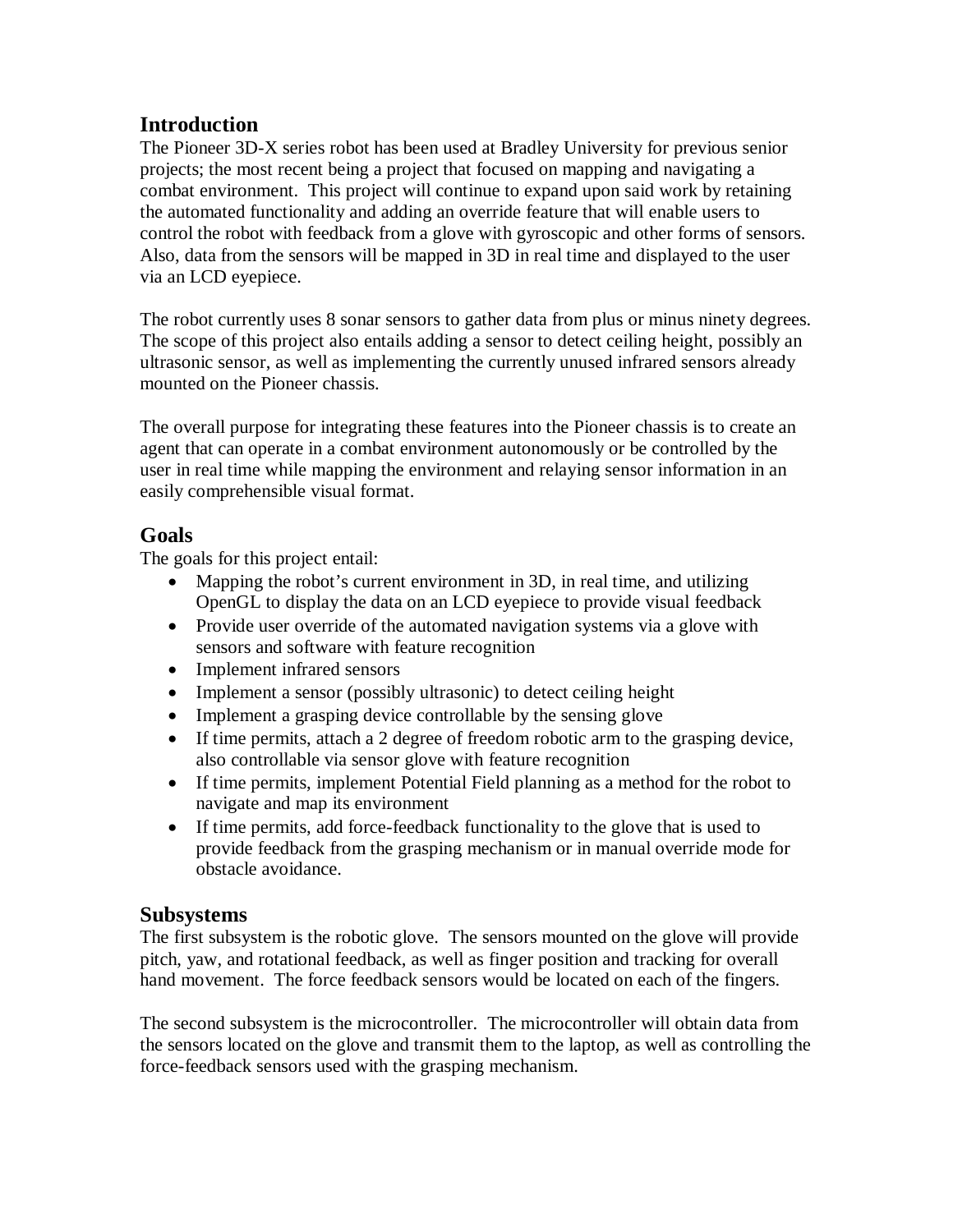The third subsystem is the laptop, which will interpret sensor data from the robot, provide the algorithms used in autonomous mode, and map the data from the environment from the sensors and display it on a user eyepiece.

 The Pioneer robot subsystem shall gather data about its surroundings using ultrasonic and infrared sensors and transmit this data to the computer, as well as receive commands from the computer for either navigational mode.

Figure 1.0 illustrates the software flowchart implemented by the laptop subsystem and Figure 2.0 illustrates the overall functional system block diagram.



Figure 1: Software Flowchart for the Laptop Subsystem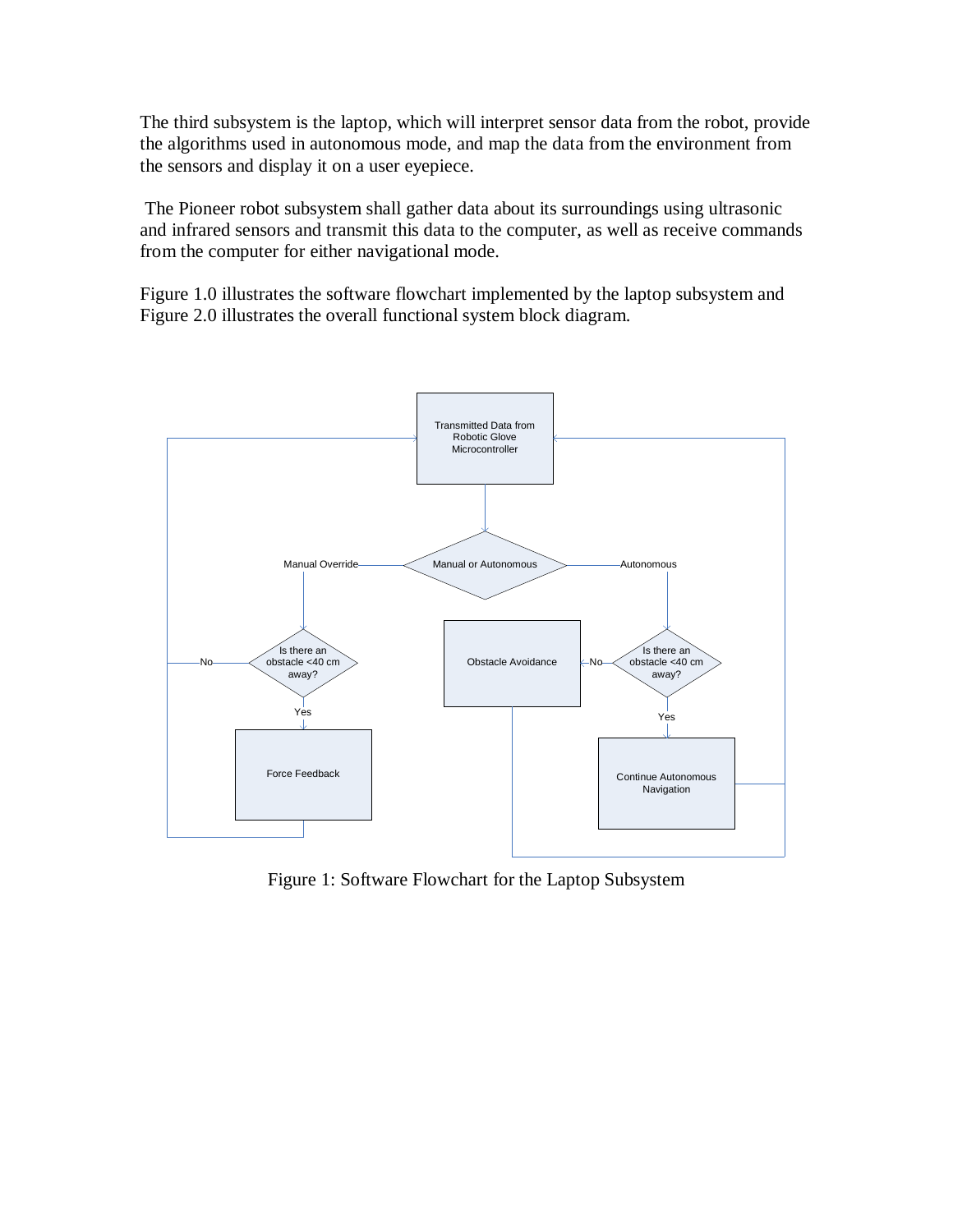

Figure 2: Functional System Block Diagram

#### **Conclusion**

This system will enable users to map and navigate an environment utilizing a Pioneer series robot in autonomous or manual override mode. The user will be provided with visual feedback via an LCD eyepiece, and, time permitting, force feedback via glove. The user will be able to control the robot in manual override mode by using the sensor glove, which will be equipped with feature recognition.